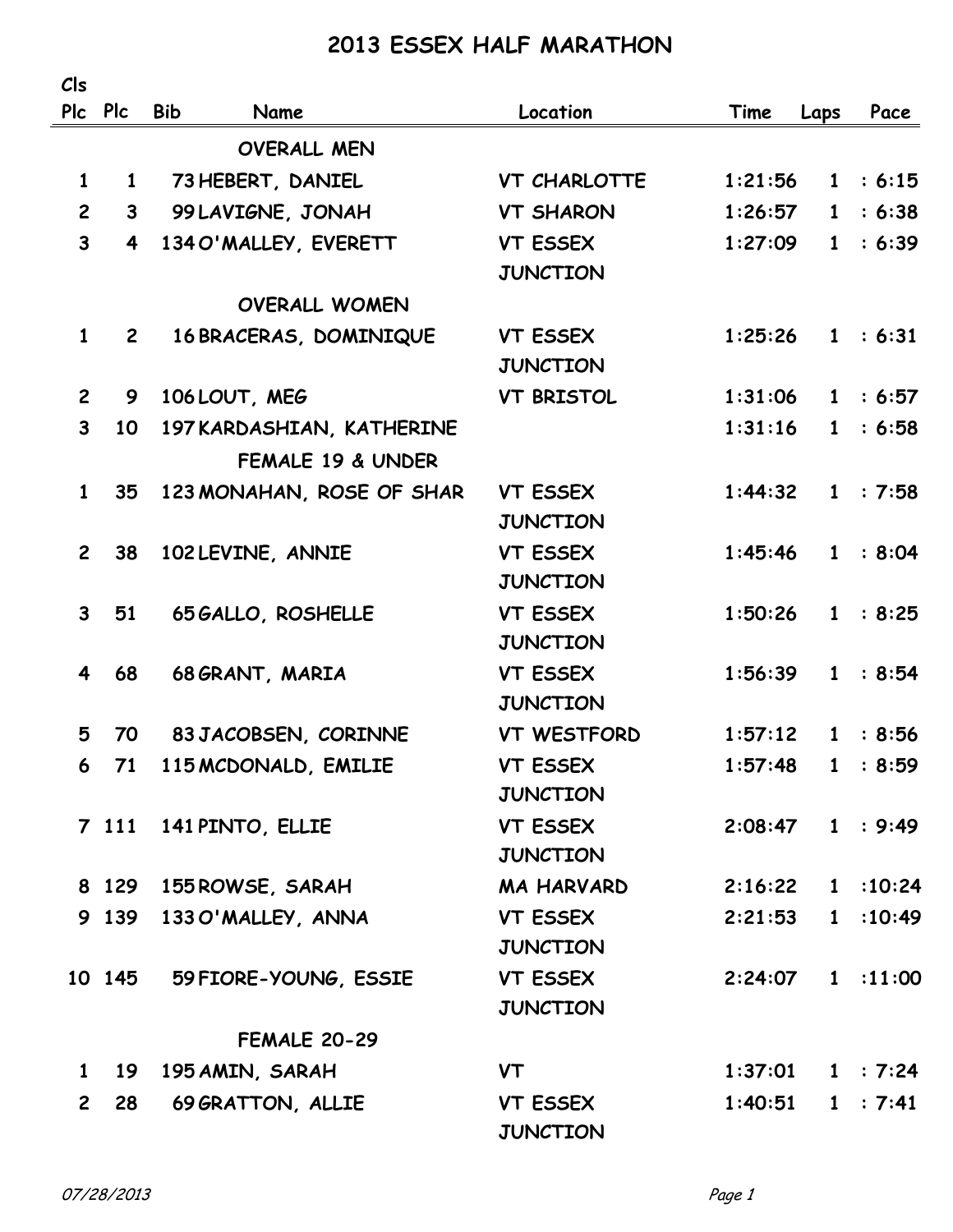| Cls<br>Pic              | <b>Plc</b> | <b>Bib</b><br>Name           | Location                            | Time               |              | Pace               |
|-------------------------|------------|------------------------------|-------------------------------------|--------------------|--------------|--------------------|
|                         |            |                              |                                     |                    | Laps         |                    |
|                         |            | <b>FEMALE 20-29</b>          |                                     |                    |              |                    |
| 3 <sup>1</sup>          | 44         | 57 FARRELL, SHELBY           | <b>VT BURLINGTON</b>                | 1:49:20            | 1            | : 8:20             |
| $\overline{\mathbf{4}}$ | 49         | 164 SEARS, ASHLEY            | <b>MA SOUTH</b><br><b>DEERFIELD</b> | 1:49:52            | $\mathbf{1}$ | : 8:23             |
| 5                       |            |                              | <b>MA MARSHFIELD</b>                |                    |              | 1 : 8:26           |
|                         | 52         | 50 DION, JULIE               |                                     | 1:50:38            |              | : 8:28             |
| 6                       | 53         | 193 SHEAHAN, JAMIE           | <b>VT</b>                           | 1:50:58            | $\mathbf{1}$ | : 8:34             |
| $\overline{7}$          | 56         | 168 SMITH, JESSICA           | <b>VT HINESBURG</b>                 | 1:52:26            | $\mathbf{1}$ |                    |
| 8                       | 77         | 204 KNOLT, KRISTY            |                                     | 1:59:19            | $\mathbf{1}$ | : 9:06             |
| 9                       | 89         | 63 GAGNE, ASHLEY             | VT SAINT ALBANS                     | 2:03:14            | $\mathbf{1}$ | : 9:24             |
| 10                      | 98         | 180 TORREY, ASHLEY           | <b>VT BURLUNGTON</b>                | 2:04:49            | $\mathbf{1}$ | : 9:31             |
| 11                      | 124        | 181 TURNER, NICOLE           | <b>VT ESSEX</b><br><b>JUNCTION</b>  | 2:13:46            | $\mathbf{1}$ | :10:12             |
|                         | 12 132     | 175 STRONG, MARISSA          | NH CONCORD                          | 2:18:26            | $\mathbf{1}$ | :10:34             |
|                         | 13 140     | 14 BLACK, ASHLEY             | VT COLCHESTER                       | 2:21:57            | $\mathbf{1}$ | :10:50             |
|                         | 14 147     | 75 HEYER, SARA               | <b>VT ESSEX</b>                     | 2:24:33            | $\mathbf{1}$ | :11:02             |
|                         |            |                              | <b>JUNCTION</b>                     |                    |              |                    |
|                         | 15 148     | 153 ROWSE, HILLARY           | <b>MA HARVARD</b>                   | 2:24:51            | $1 \quad$    | :11:03             |
|                         | 16 149     | 161 SCHILLER, LAURA          | <b>VT STOWE</b>                     | 2:25:25            | $\mathbf{1}$ | :11:06             |
|                         | 17 158     | 173 STAUFFER, HALEY          | VT ESSEX JCT.                       | 2:31:24            | $\mathbf{1}$ | :11:33             |
|                         | 18 161     | 144 PRATT, CARRIE            | <b>VT ESSEX</b>                     | 2:32:49            | $\mathbf{1}$ | :11:39             |
|                         |            |                              | JUNCTION                            |                    |              |                    |
|                         | 19 162     | 145 PRATT, EMILY             | <b>VT ESSEX</b>                     | 2:32:49            |              | 1:11:39            |
|                         |            |                              | <b>JUNCTION</b>                     |                    |              |                    |
|                         | 20 163     | <b>154 ROWSE, REBECCA</b>    | MA HARVARD                          |                    |              | $2:34:03$ 1 :11:45 |
|                         | 21 174     | 184 WAITE, STACIE            | VT WHITE RIVER                      | 2:57:22            |              | 1:13:32            |
|                         |            |                              | <b>JUNCITON</b>                     |                    |              |                    |
|                         |            | 22 175 84 JANUSZEWSKI, MEGAN | VT ASCUTNEY                         | 2:57:23            |              | 1:13:32            |
|                         | 23 176     | 157 RYAN, DANIELLE           | VT BURLINGTON                       | 3:07:24            | 1            | :14:18             |
|                         |            | 24 177 61 FLETCHER, SARA     | VT ESSEX JCT                        | 3:12:10            | 1            | :14:40             |
|                         |            | <b>FEMALE 30-39</b>          |                                     |                    |              |                    |
| $\mathbf{1}$            | 32         | 146 QUINTIN, REGINA          | VT ESSEX                            | 1:43:43            |              | 1 : 7:55           |
| $\overline{2}$          | 37         | 94 KUSLER, IVY               | MD ANNAPOLIS                        | 1:45:28            | $\mathbf{1}$ | : 8:03             |
| $\mathbf{3}$            | 46         | 19 BROCHU, HEATHER           | VT WESTFORD                         | 1:49:39            |              | 1 : 8:22           |
| $\overline{\mathbf{4}}$ | 48         | 8 BAHIA, LAURA               | <b>VT STOWE</b>                     | $1:49:47$ 1 : 8:22 |              |                    |
| 5                       | 58         | 158 SAUL, EMILY              | MA BELMONT                          | 1:53:18            |              | 1 : 8:38           |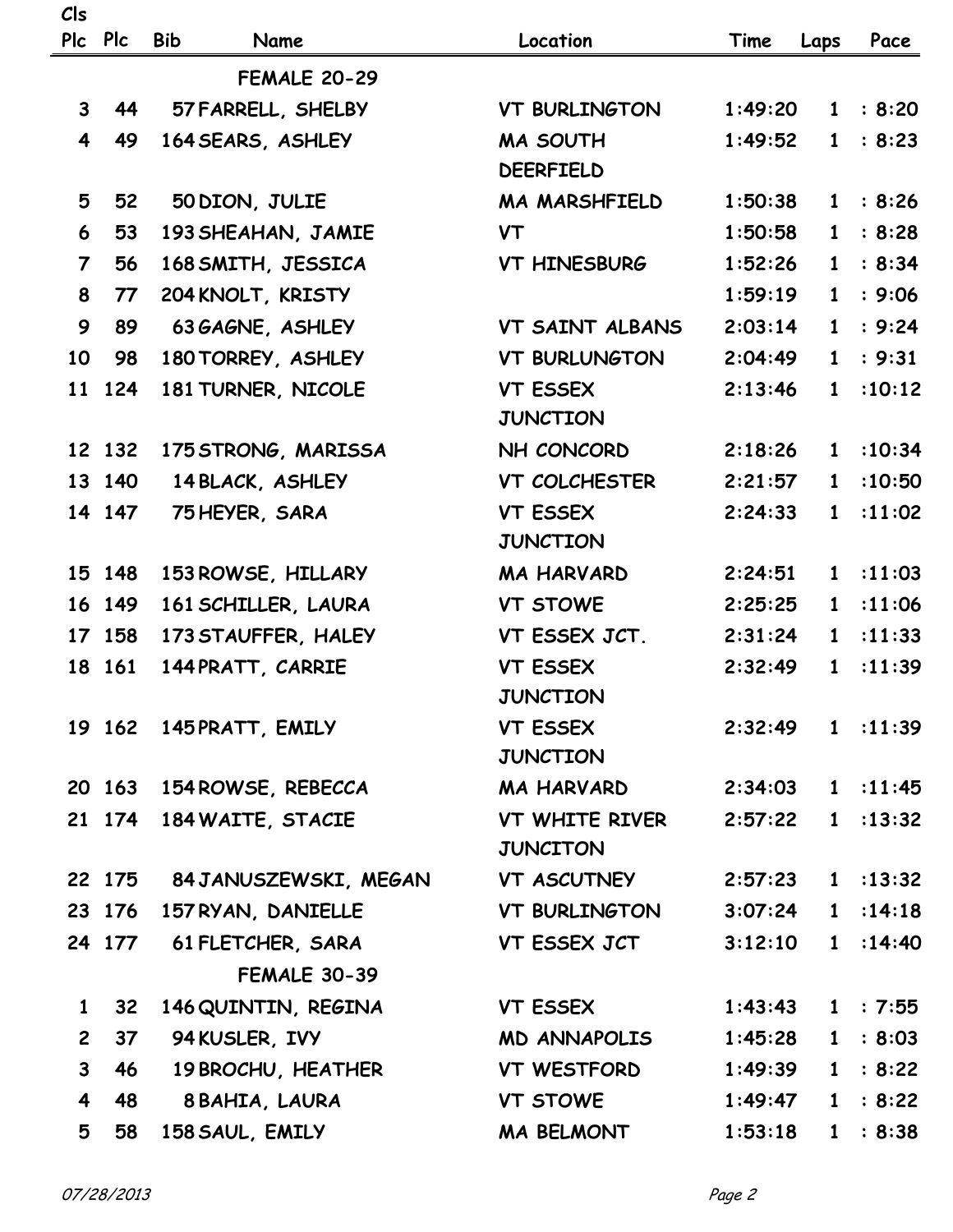| Cls                     |            |                                         |                                      |                    |              |           |
|-------------------------|------------|-----------------------------------------|--------------------------------------|--------------------|--------------|-----------|
| <b>PIc</b>              | <b>Plc</b> | <b>Bib</b><br>Name                      | Location                             | Time               | Laps         | Pace      |
|                         |            | <b>FEMALE 30-39</b>                     |                                      |                    |              |           |
| 6                       | 74         | 112 MANGIAMELE, LISA                    | <b>VT SHELBURNE</b>                  | 1:58:35            |              | 1 : 9:03  |
| $\overline{\mathbf{7}}$ | 75         | 138 OSTROFF, JANNA                      | NY PLAINVIEW                         | 1:58:36            | $\mathbf{1}$ | : 9:03    |
| 8                       | 81         | 160 SCHELL, KEELEY                      | <b>VT ESSEX</b>                      | 2:01:19            | 1            | : 9:15    |
|                         |            |                                         | <b>JUNCTION</b>                      |                    |              |           |
| 9                       | 91         | 206 ZITER, KRISTEN                      |                                      | 2:03:27            |              | 1 : 9:25  |
| 10                      | 93         | 200 MACK, KATIE                         |                                      | 2:04:34            | $\mathbf{1}$ | : 9:30    |
| 11                      | 94         | 201 ELLES, WENDY                        |                                      | 2:04:34            | 1            | : 9:30    |
| 12                      | 95         | 39 CROCKER, NICOLE                      | <b>VT ESSEX</b>                      | 2:04:40            | $\mathbf{1}$ | : 9:31    |
|                         |            |                                         | <b>JUNCTION</b>                      |                    |              |           |
| 13                      | 96         | 116 MCDONOUGH, KARISSA                  | <b>VT WATERBURY</b><br><b>CENTER</b> | 2:04:40            |              | 1 : 9:31  |
|                         | 14 101     | 93 KURTZ, JUDITH                        | NY SYRACUSE                          | 2:06:40            |              | 1 : 9:40  |
|                         | 15 103     | 79 HOWE, ROBIN                          | VT COLCHESTER                        | 2:06:52            | $\mathbf{1}$ | : 9:41    |
|                         | 16 104     | 34 CORRIGAN-DRURY, JENNIFER VT FAIRFAX  |                                      | 2:07:15            | $\mathbf{1}$ | : 9:42    |
|                         | 17 112     | 56 EZERMAN, STEPHANIE                   | NC GREENSBORO                        | 2:09:12            | $\mathbf{1}$ | : 9:51    |
|                         | 18 115     | 136 ORTEGA, RAYSA                       | <b>VT ESSEX</b>                      | 2:10:02            | $\mathbf{1}$ | : 9:55    |
|                         |            |                                         | <b>JUNCTION</b>                      |                    |              |           |
|                         | 19 118     | 89 KLEIN, SARA                          | VT COLCHESTER                        | 2:11:39            | $\mathbf{1}$ | :10:02    |
|                         | 20 119     | 209 BOUTIN, COURTNEY                    |                                      | 2:12:22            | $\mathbf{1}$ | :10:06    |
|                         |            | 21 120 131 O'LEARY, KIM                 | <b>VT ESSEX</b>                      | 2:12:42            |              | 1:10:07   |
|                         |            | 22 133 92 KUDRLE, JENNIFER              | <b>VT ESSEX</b>                      | $2:18:50$ 1 :10:35 |              |           |
|                         |            |                                         | JUNCTION                             |                    |              |           |
|                         |            | 23 135 179 TORCHAINO, LISA              | <b>VT ESSEX</b>                      | 2:19:36            |              | 1:10:39   |
|                         |            |                                         | <b>JUNCTION</b>                      |                    |              |           |
|                         |            | 24 136 64 GALLANT, JENNIFER VT MILTON   |                                      | 2:19:49            |              | 1:10:40   |
|                         |            | 25 138 24 CALLAHAN, CANDICE VT RICHMOND |                                      | 2:20:45            |              | 1 : 10:44 |
|                         |            | 26 142 174 STEMPEK, SARAH               | <b>VT ESSEX</b>                      | 2:22:35            |              | 1:10:53   |
|                         |            |                                         | <b>JUNCTION</b>                      |                    |              |           |
|                         | 27 143     | 101 LETOURNEAU, WENDY                   | VT MILTON                            | 2:23:47            |              | 1:10:58   |
|                         | 28 150     | 62 FRANK, MIKAELA                       | <b>VT BRISTOL</b>                    | 2:26:44            |              | 1:11:12   |
|                         | 29 155     | 32 COOKE, HILARY                        | IN WEST                              | 2:30:06            |              | 1:11:27   |
|                         |            |                                         | <b>LAFAYETTE</b>                     |                    |              |           |
|                         |            | 30 167 120 MITCHELL, SYBIL              | <b>VT ESSEX</b><br><b>JUNCTION</b>   | 2:47:49            |              | 1:12:48   |

**FEMALE 40-49**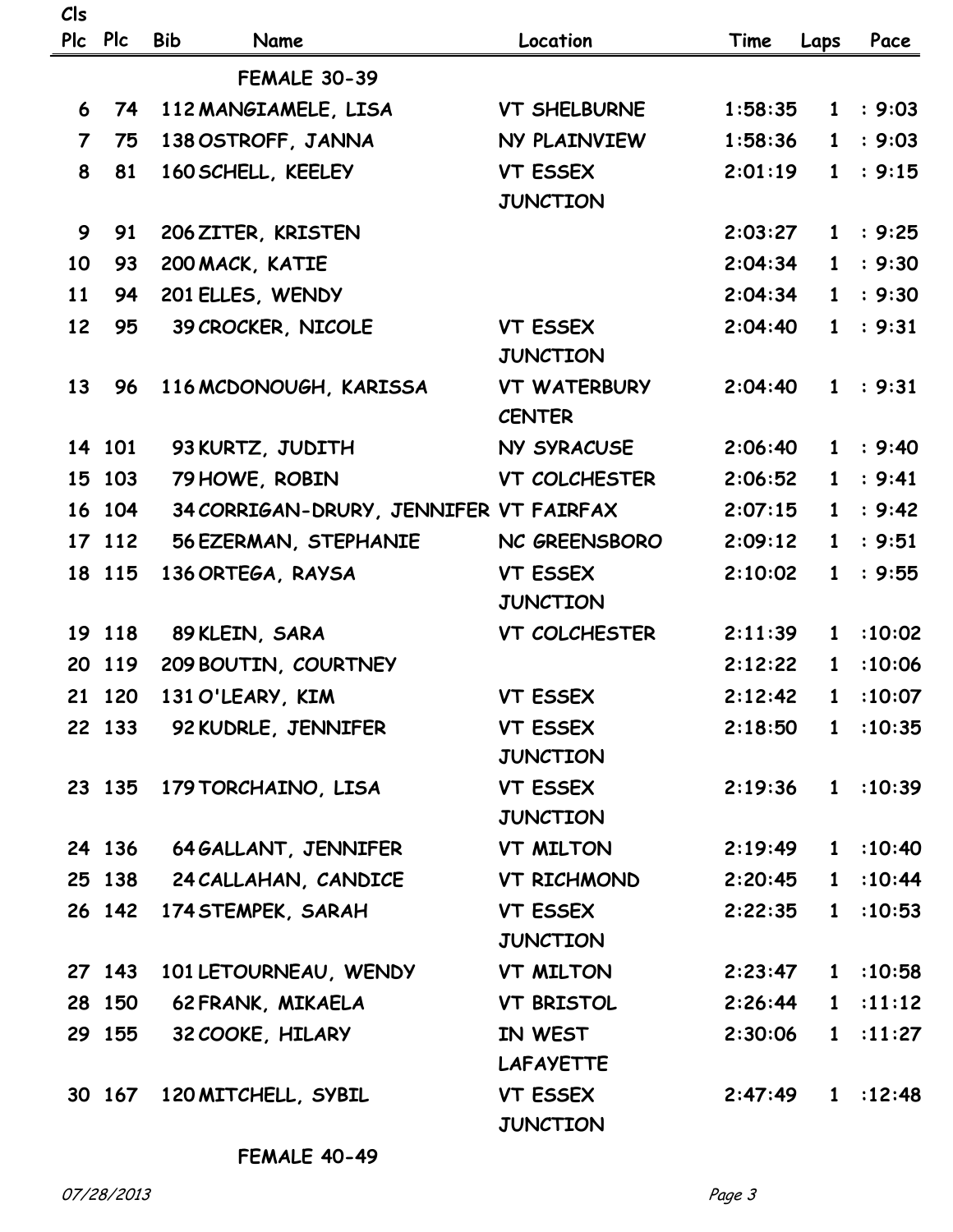| Cls                     | Plc Plc | <b>Bib</b><br>Name                       | Location                             | Time               | Laps         | Pace     |
|-------------------------|---------|------------------------------------------|--------------------------------------|--------------------|--------------|----------|
|                         |         | <b>FEMALE 40-49</b>                      |                                      |                    |              |          |
| $\mathbf{1}$            | 23      | 15 BLISS, ANNE                           | <b>VT BURLINGTON</b>                 | 1:39:24            |              | 1 : 7:35 |
| $2^{\circ}$             | 27      | 210 JESLIN, TRACY                        |                                      | 1:40:29            | $\mathbf{1}$ | : 7:40   |
| $\overline{\mathbf{3}}$ | 41      | 44 DAVIS, JULIE                          | VT ESSEX                             | 1:48:07            | $1 \quad$    | : 8:15   |
|                         |         |                                          | <b>JUNCTION</b>                      |                    |              |          |
| 4                       | 61      | 119 MEYER, MEG                           | <b>VT NEW HAVEN</b>                  | 1:54:28            |              | 1 : 8:44 |
| 5                       | 64      | 30 COGGIO, CAROLE                        | VT RICHMOND                          | 1:54:37            | $\mathbf{1}$ | : 8:45   |
| 6                       | 67      | 149 RENZULLI, DARCIE                     | VT JERICHO                           | 1:54:38            | $1 \quad$    | : 8:45   |
| $\overline{7}$          | 73      | 192 PIGEON, MARY                         | <b>VT</b>                            | 1:58:28            | $\mathbf{1}$ | : 9:02   |
| 8                       | 76      | 29 ANDERSON, BETH                        | <b>VT BURLINGTON</b>                 | 1:58:41            | $\mathbf{1}$ | : 9:03   |
| 9                       | 78      | 108 MACEY, LEANNE                        | NY CHAMPLAIN                         | 1:59:59            | $\mathbf{1}$ | : 9:09   |
| 10                      | 107     | 111 MAHER, REYNA                         | <b>VT ESSEX</b><br><b>JUNCTION</b>   | 2:07:33            | $\mathbf{1}$ | : 9:44   |
|                         | 11 110  | 4 ALDERFER, KAREN                        | MN WHITE BEAR<br><b>LAKE</b>         | 2:08:14            |              | 1 : 9:47 |
|                         | 12 114  | 132 OLSZOWY, KATHERINE                   | NY ELMIRA                            | 2:09:38            | $\mathbf{1}$ | : 9:53   |
|                         | 13 123  | 148 REID, KIMBERLY                       | <b>VT ESSEX</b><br><b>JUNCTION</b>   | 2:13:46            | $\mathbf{1}$ | :10:12   |
|                         | 14 126  | 122 MOLONGOSKI, KATHLEEN                 | MA ASHFIELD                          | 2:15:22            | $\mathbf{1}$ | :10:20   |
|                         | 15 128  | 71 GROLL, DENISE                         | <b>VT ESSEX</b><br><b>JUNCTION</b>   | 2:16:16            | $\mathbf{1}$ | :10:24   |
|                         | 16 131  | 74 HENNING, KARLA                        | <b>VT SOUTH</b><br><b>BURLINGTON</b> | 2:18:02            |              | 1:10:32  |
|                         | 17 141  | 42 CURTISS, NINA                         | <b>VT ESSEX</b><br><b>JUNCTION</b>   | 2:22:03            |              | 1:10:50  |
|                         | 18 151  | 67 GOODRO, DAWN                          | VT LINCOLN                           | 2:26:48            |              | 1:11:12  |
|                         |         | 19 157 66 GETTY, LISA                    | NY CHAMPLAIN                         | $2:30:44$ 1 :11:30 |              |          |
|                         | 20 160  | 129 O'CONNELL, CATHY                     | <b>MA NORTH</b><br><b>READING</b>    | 2:32:22            |              | 1:11:37  |
|                         | 21 166  | 156 RUTTENBERG, HEATHER                  | VT JERICHO                           | 2:44:49            |              | 1:12:34  |
|                         | 22 173  | 7 BACH, ALEXANDRA<br><b>FEMALE 50-59</b> | <b>MA BROOKLINE</b>                  | 2:57:05            |              | 1:13:31  |
| $\mathbf{1}$            | 66      | 51 DOOLING, DARIA                        | <b>VT HUNTINGTON</b>                 | 1:54:38            |              | 1 : 8:45 |
| $\overline{2}$          | 69      | 203 STONER, CARLA                        |                                      | 1:57:00            |              | 1 : 8:55 |
|                         | 3 102   | 150 RICK, KATIE                          | <b>VT ESSEX</b><br><b>JUNCTION</b>   | 2:06:41            |              | 1 : 9:40 |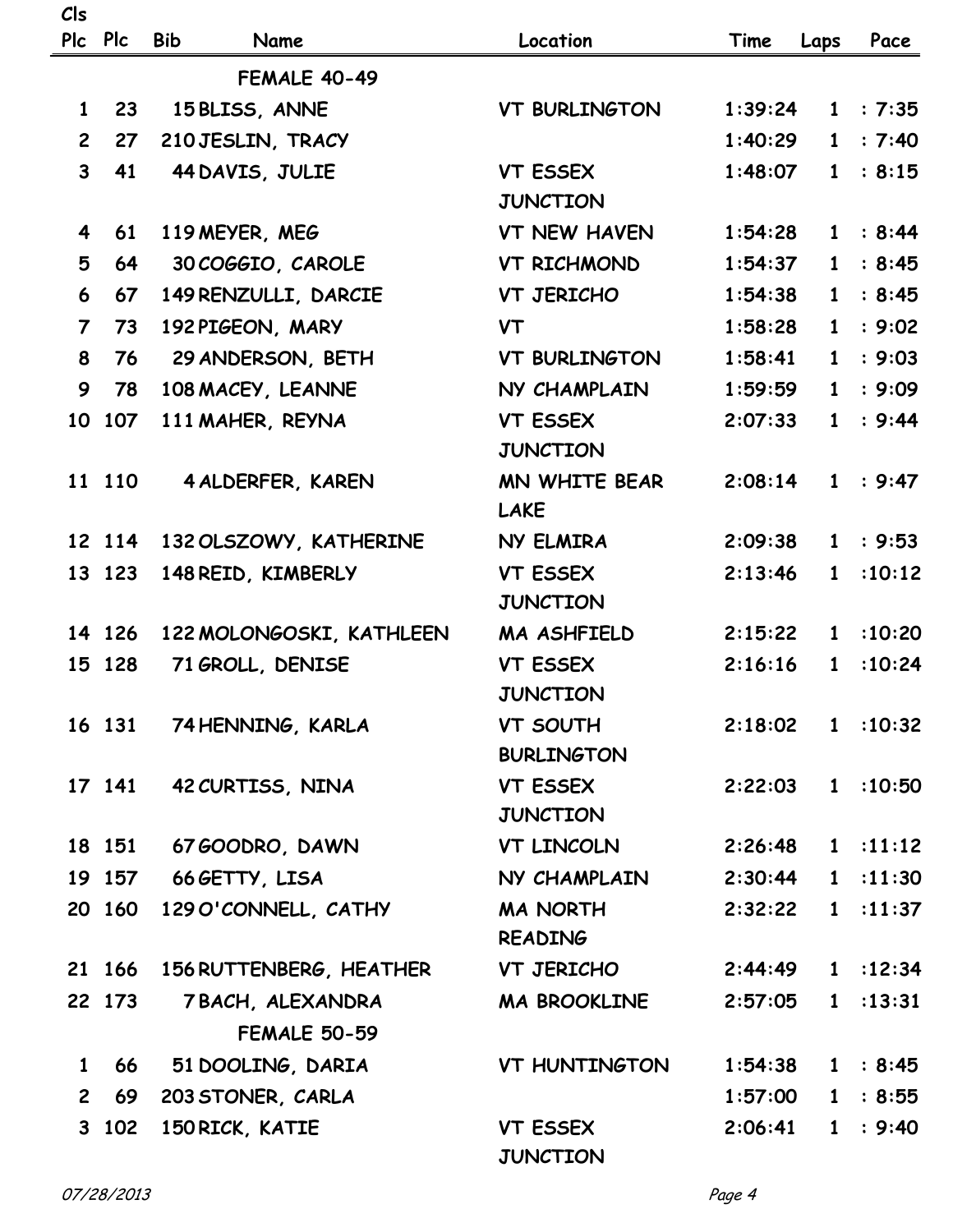| Cls |  |
|-----|--|
|-----|--|

|                         | Plc Plc         | <b>Bib</b><br>Name    | Location             | Time               | Laps         | Pace     |
|-------------------------|-----------------|-----------------------|----------------------|--------------------|--------------|----------|
|                         |                 | <b>FEMALE 50-59</b>   |                      |                    |              |          |
|                         | 4 1 4 4         | 76 HIETT, DEBRA       | NH ATKINSON          | 2:23:54            |              | 1:10:59  |
|                         | 5 153           | 152 ROWSE, ANNE MARIE | <b>MA HARVARD</b>    | 2:28:02            | 1            | :11:18   |
|                         |                 | <b>FEMALE 60-69</b>   |                      |                    |              |          |
|                         | 1 171           | 172 SNOW, MARGARET    | NH CONCORD           | 2:54:05            |              | 1:13:17  |
|                         | 2 178           | 135 ONIK, KAREN       | MA CENTERVILLE       | 3:22:17            | $\mathbf{1}$ | :15:26   |
|                         |                 | MALE 19 & UNDER       |                      |                    |              |          |
| $\mathbf{1}$            | $\overline{7}$  | 53 EARISMAN, JESSE    | <b>VT ESSEX</b>      | 1:28:50            |              | 1 : 6:46 |
|                         |                 |                       | <b>JUNCTION</b>      |                    |              |          |
| $\mathbf{2}$            | 12              | 48 DEWITT, ALEX       | <b>VT ESSEX</b>      | 1:32:04            |              | 1 : 7:01 |
|                         |                 |                       | <b>JUNCTION</b>      |                    |              |          |
| $\mathbf{3}$            | 17 <sup>2</sup> | 47 DEUTSCH, MARTIN    | <b>VT ESSEX</b>      | 1:36:40            |              | 1 : 7:22 |
|                         |                 |                       | <b>JUNCTION</b>      |                    |              |          |
| $\overline{\mathbf{4}}$ | 22              | 58 FEEHAN, PETER      | <b>VT ESSEX</b>      | 1:39:07            |              | 1 : 7:34 |
|                         |                 |                       | <b>JUNCTION</b>      |                    |              |          |
| 5                       | 29              | 130 O'CONNELL, JAKE   | <b>MA NORTH</b>      | 1:41:24            |              | 1 : 7:44 |
|                         |                 |                       | <b>READING</b>       |                    |              |          |
| 6                       | 34              | 10 BARCH, SAM         | <b>VT ESSEX</b>      | 1:44:09            |              | 1 : 7:57 |
| $\overline{7}$          | 47              | 82 IRISH, CHRIS       | <b>VT WESTFORD</b>   | 1:49:42            |              | 1 : 8:22 |
| 8                       | 60              | 22 BRUNET, LOGAN      | <b>VT ESSEX</b>      | 1:54:18            | 1            | : 8:43   |
|                         |                 |                       | <b>JUNCTION</b>      |                    |              |          |
| 9                       | 83              | 159 SCHARF, ERIC      | VT ESSEX             | $2:01:55$ 1 : 9:18 |              |          |
|                         |                 |                       | <b>JUNCTION</b>      |                    |              |          |
|                         |                 | <b>MALE 20-29</b>     |                      |                    |              |          |
| $\mathbf{1}$            | 6               | 1 AINSWORTH, JOE      | <b>VT BURLINGTON</b> | 1:28:19            |              | 1 : 6:44 |
| $2^{\circ}$             | 16              | 45 DEPINA, JOHN       | <b>MA BOSTON</b>     | 1:36:36            |              | 1 : 7:22 |
| $\mathbf{3}$            | 25              | 169 SMITH, JONATHAN   | <b>VT SOUTH</b>      | 1:40:14            | $1 \quad$    | : 7:39   |
|                         |                 |                       | <b>BURLINGTON</b>    |                    |              |          |
| $\overline{\mathbf{4}}$ | 36              | 31 COLLINS, MIKE      | <b>VT SOUTH</b>      | 1:45:09            |              | 1 : 8:01 |
|                         |                 |                       | <b>BURLINGTON</b>    |                    |              |          |
| 5                       | 42              | 147 REID, ANDREW      | <b>VT FAIR HAVEN</b> | 1:48:36            |              | 1 : 8:17 |
| 6                       | 54              | 86 JOHNSON, JOEL      | CT BLOOMFIELD        | 1:50:59            |              | 1 : 8:28 |
| $\overline{7}$          | 72              | 113 MARTELL, JOSEPH   | VT ST. ALBANS        | 1:58:12            | $1 \quad$    | : 9:01   |
|                         | 8 121           | 189 YANULAVICH, SAM   | VT WINOOSKI          | 2:13:03            | $1 \quad$    | :10:09   |
|                         | 9 152           | <b>9 BAKER, TYLER</b> | <b>VT SOUTH</b>      | 2:27:07            |              | 1:11:13  |
|                         |                 |                       | <b>BURLINGTON</b>    |                    |              |          |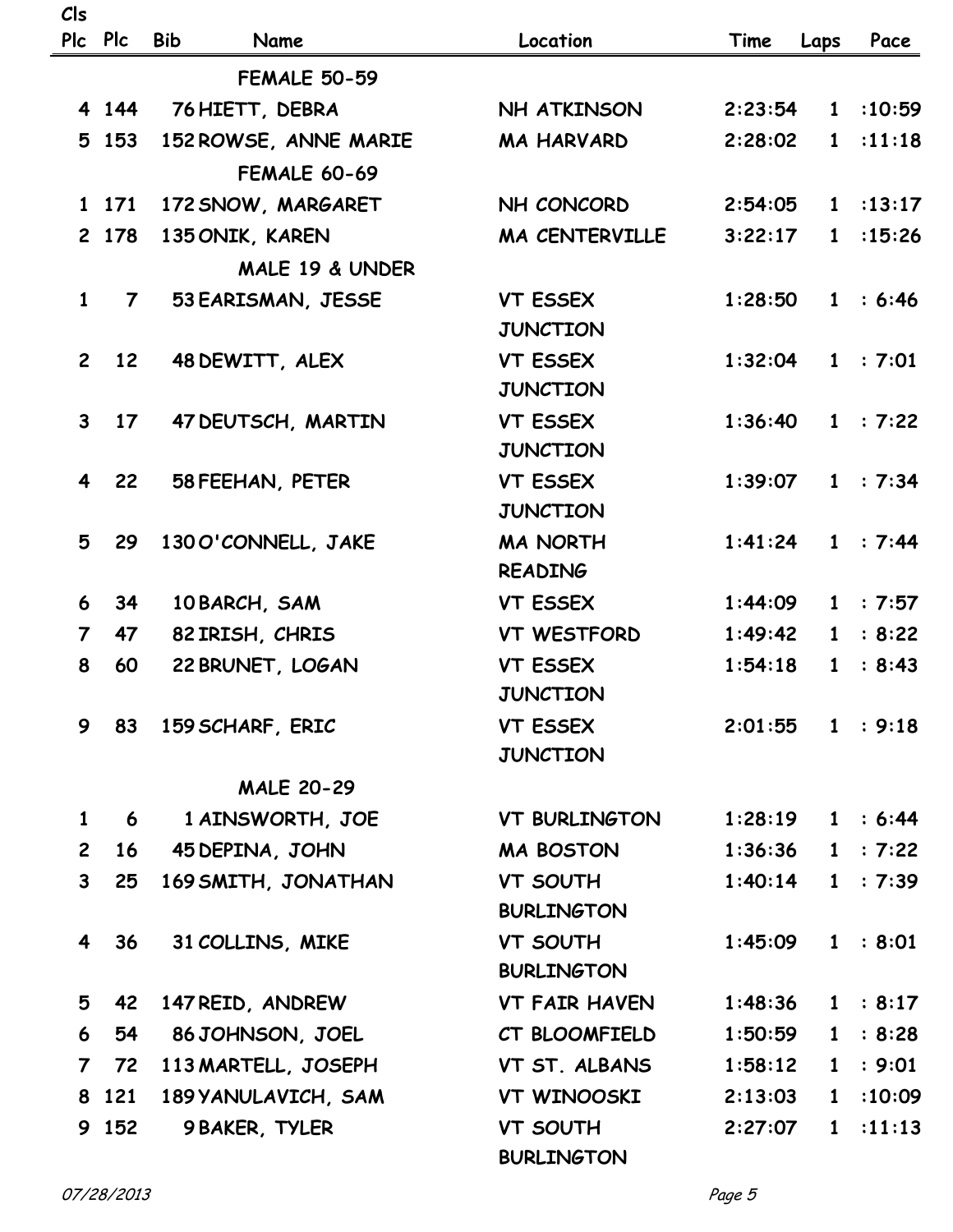## **Cls**

| Plc Plc        |              | <b>Bib</b><br>Name    | Location                           | Time    | Laps         | Pace     |
|----------------|--------------|-----------------------|------------------------------------|---------|--------------|----------|
|                |              | <b>MALE 20-29</b>     |                                    |         |              |          |
|                | 10 159       | 17 BRAUNEGG, ERIC     | <b>VT SOUTH</b>                    | 2:31:24 |              | 1:11:33  |
|                |              |                       | <b>BURLINGTON</b>                  |         |              |          |
|                | 11 164       | 208 PATTERSON, EVAN   |                                    | 2:37:31 |              | 1:12:01  |
|                |              | <b>MALE 30-39</b>     |                                    |         |              |          |
| $\mathbf{1}$   | 8            | 114 MATTHEWS, CHRIS   | <b>VT WESTFORD</b>                 | 1:30:10 |              | 1 : 6:53 |
| $\overline{2}$ | 11           | 167 SMITH, ADAM       | <b>VT ESSEX</b>                    | 1:31:31 | $1 \quad$    | : 6:59   |
|                |              |                       | <b>JUNCTION</b>                    |         |              |          |
| 3 <sup>1</sup> | 14           | 60 FIRLIK, THOMAS     | <b>VT ESSEX</b>                    | 1:34:07 |              | 1 : 7:11 |
|                |              |                       | <b>JUNCTION</b>                    |         |              |          |
| 4              | 18           | 91 KOLBER, JUSTIN     | <b>VT BURLINGTON</b>               | 1:36:58 |              | 1 : 7:24 |
| 5              | 20           | 97 LANGEVIN, ERIC     | <b>VT ESSEX</b>                    | 1:37:32 |              | 1 : 7:26 |
|                |              |                       | <b>JUNCTION</b>                    |         |              |          |
| 6              | 30           | 186 WARRINGTON, ADAM  | <b>VT ESSEX</b>                    | 1:41:26 |              | 1 : 7:44 |
|                |              |                       | <b>JUNCTION</b>                    |         |              |          |
| $\overline{7}$ | 31           | 41 CURRY, DAVID       | <b>VT WESTFORD</b>                 | 1:43:33 |              | 1 : 7:54 |
| 8              | 40           | 198 CAMPBELL, TOM     |                                    | 1:47:36 | 1            | : 8:12   |
| 9              | 43           | 54 EASTWOOD, BRIAN    | <b>VT SHELBURNE</b>                | 1:49:13 | $\mathbf{1}$ | : 8:20   |
| 10             | 45           | 13 BILODEAU, ANDREW   | <b>VT ESSEX</b><br><b>JUNCTION</b> | 1:49:28 | $\mathbf{1}$ | : 8:21   |
| 11             | 55           | 90 KLEIN, STEVEN      | VT COLCHESTER                      | 1:51:55 |              | 1 : 8:32 |
| 12             | 59           | 100 LETOURNEAU, BRIAN | <b>VT MILTON</b>                   | 1:53:40 | $\mathbf{1}$ | : 8:40   |
| 13             | 84           | 182 VALLE, MATTHEW    | NH CONCORD                         | 2:02:09 |              | 1 : 9:19 |
| 14             | 85           | 20 BROWN, ELLIOT      | LA METAIRIE                        | 2:02:11 |              | 1 : 9:19 |
| 15             | 97           | 194 TABER, BROOKE     | <b>VT</b>                          | 2:04:44 |              | 1 : 9:31 |
| 16             | 99           | 178 THOMPSON, JOHN    | NH DERRY                           | 2:05:43 |              | 1 : 9:35 |
|                | 17 116       | 103 LLOYD, PETER      | <b>VT ESSEX</b>                    | 2:10:36 |              | 1 : 9:58 |
|                |              |                       | <b>JUNCTION</b>                    |         |              |          |
|                | 18 134       | 95 LACROIX, PHILLIP   | VT JERICHO                         | 2:18:59 |              | 1:10:36  |
|                | 19 146       | 196 VIDAL, ANDREW     | <b>MA</b>                          | 2:24:14 | 1            | : 11:00  |
|                | 20 165       | 176 SULLIVAN, MARTY   | AR LITTLE ROCK                     | 2:39:08 |              | 1:12:08  |
|                | 21 172       | 87 JONES, MATTHEW     | TX AUSTIN                          | 2:56:32 |              | 1:13:28  |
|                |              | <b>MALE 40-49</b>     |                                    |         |              |          |
|                | $1 \quad 13$ | 37 COUTURE, JASON     | <b>VT ESSEX</b>                    | 1:34:02 |              | 1 : 7:10 |
|                |              |                       | <b>JUNCTION</b>                    |         |              |          |
| $\mathbf{2}$   | 21           | 117 MCKINNEY, BRIAN   | CA ATASCADERO                      | 1:38:39 |              | 1 : 7:31 |
|                | 07/28/2013   |                       |                                    | Page 6  |              |          |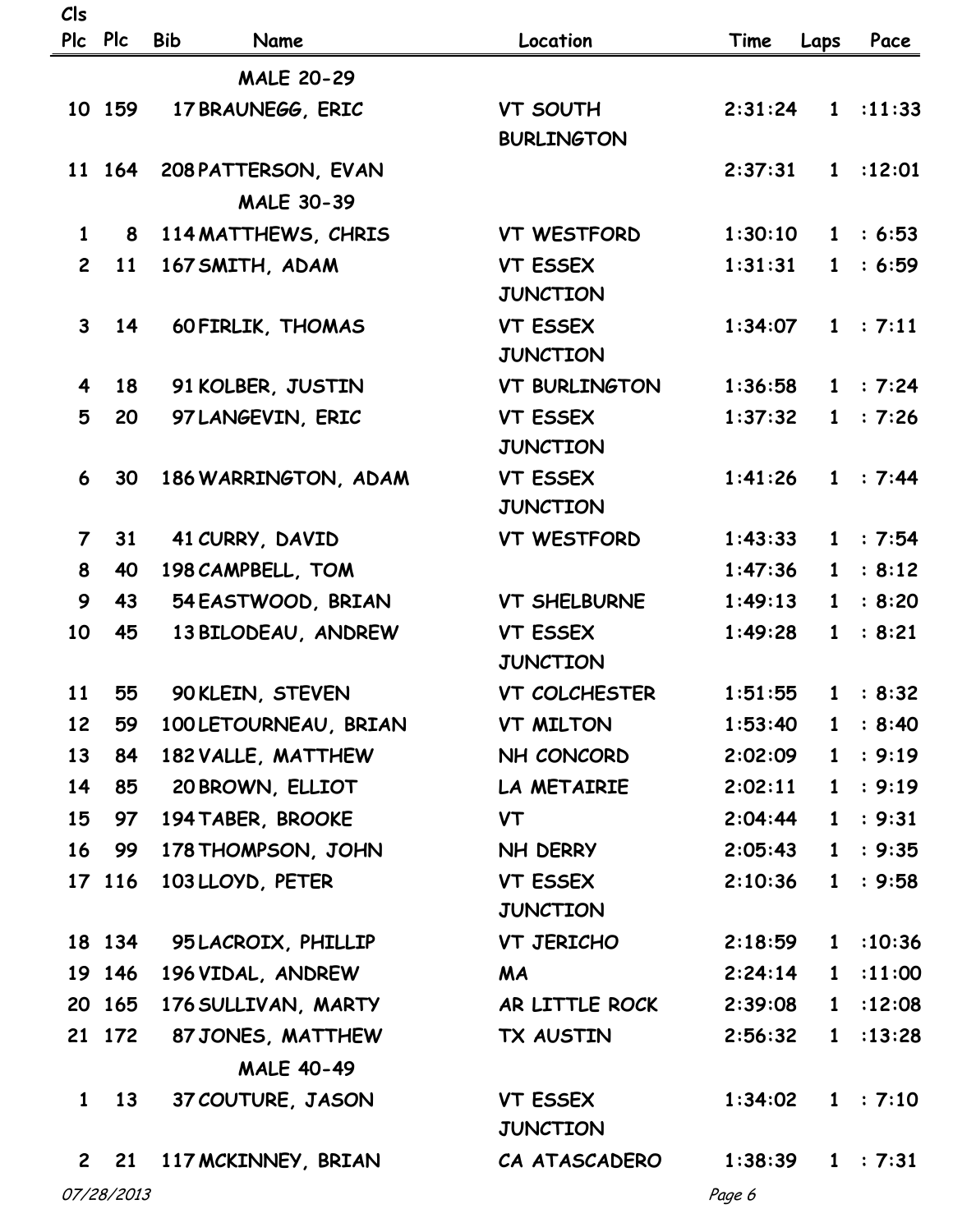| Cls<br>Plc              | <b>Plc</b>   | <b>Bib</b><br>Name       | Location                           | Time               | Laps         | Pace     |
|-------------------------|--------------|--------------------------|------------------------------------|--------------------|--------------|----------|
|                         |              | <b>MALE 40-49</b>        |                                    |                    |              |          |
| $\mathbf{3}$            | 24           | 109 MACLAY, SCOTT        | OR BEAVERTON                       | 1:39:51            |              | 1 : 7:37 |
| $\overline{\mathbf{4}}$ | 33           | 55 EZERMAN, ALEX         | NC GREENSBORO                      | 1:43:53            | $\mathbf{1}$ | : 7:55   |
| 5                       | 50           | 166 SLOAN, PETER         | <b>VT ESSEX</b>                    | 1:49:59            | $\mathbf{1}$ | : 8:23   |
|                         |              |                          | <b>JUNCTION</b>                    |                    |              |          |
| 6                       | 65           | 187 WILLETT, STEPHEN     | <b>VT HUNTINTON</b>                | 1:54:38            | 1            | : 8:45   |
| $\overline{7}$          | 80           | 202 SHERIDAN, KEENAN     |                                    | 2:00:33            | $\mathbf{1}$ | : 9:12   |
| 8                       | 88           | 11 BARRETT, GREGORY      | <b>VT ESSEX</b>                    | 2:03:08            |              | 1 : 9:23 |
|                         |              |                          | <b>JUNCTION</b>                    |                    |              |          |
| 9                       | 90           | 49 DI CARLO, ANTONIO     | <b>VT SHELBURNE</b>                | 2:03:25            | $\mathbf{1}$ | : 9:25   |
| 10                      | 92           | 81 IFFLAND, RICK         | <b>VT SUDBURY</b>                  | 2:03:29            | $1 \quad$    | : 9:25   |
| 11                      | 100          | 177 THOMPSON, GEORGE     | <b>VT UNDERHILL</b>                | 2:06:13            | $\mathbf{1}$ | : 9:38   |
|                         | 12 105       | 6 AUBIN, ERIC            | <b>VT ESSEX</b>                    | 2:07:17            | $\mathbf{1}$ | : 9:43   |
|                         |              |                          | <b>JUNCTION</b>                    |                    |              |          |
|                         | 13 108       | 110 MAHER, DAVID         | <b>VT ESSEX</b>                    | 2:07:34            |              | 1 : 9:44 |
|                         |              |                          | <b>JUNCTION</b>                    |                    |              |          |
|                         | 14 109       | 23 BYRNE, MATTHEW        | <b>VT ESSEX</b>                    | 2:07:52            | $\mathbf{1}$ | : 9:45   |
|                         |              |                          | <b>JUNCTION</b>                    |                    |              |          |
|                         | 15 113       | 26 CATLETT, CHARLES      | <b>VT BURLINGTON</b>               | 2:09:29            | $1 \quad$    | : 9:53   |
|                         | 16 117       | 139 PAPILLO, DAVID       | <b>VT ESSEX</b>                    | 2:11:12            | $\mathbf{1}$ | :10:00   |
|                         | 17 122       | 126 NISTICO, DAVID       | <b>VT ESSEX</b>                    | 2:13:03            | 1            | :10:09   |
|                         |              |                          | <b>JUNCTION</b>                    |                    |              |          |
|                         |              | 18 125 21 BROWN, SCOTT   | <b>VT ESSEX</b>                    | $2:14:39$ 1 :10:16 |              |          |
|                         |              |                          | <b>JUNCTION</b>                    |                    |              |          |
|                         |              | 19 137 25 CAMPION, CHRIS | <b>VT ESSEX</b>                    | $2:20:29$ 1 :10:43 |              |          |
|                         |              |                          | <b>JUNCTION</b>                    |                    |              |          |
|                         |              | <b>MALE 50-59</b>        |                                    |                    |              |          |
| $\mathbf{1}$            |              | 5 199 MCMAHON, KEVIN     |                                    | $1:27:33$ 1 : 6:41 |              |          |
| $\mathbf{2}$            | 15           | 18 BRETT, K.C.           | NY PORT                            | $1:35:13$ 1 : 7:16 |              |          |
|                         |              |                          | JEFFERSON STA.                     |                    |              |          |
|                         | $3 \quad 39$ | 188 WINDISCH, CHARLES    | VT ESSEX JCT                       | $1:46:51$ 1 : 8:09 |              |          |
|                         | 4 57         | 125 MORIN, JEFF          | <b>VT ESSEX</b><br><b>JUNCTION</b> | $1:52:46$ 1 : 8:36 |              |          |
| 5                       | 62           | 124 MOREMAN, PETER       | VT WILLISTON                       | $1:54:29$ 1 : 8:44 |              |          |
| 6 <sup>1</sup>          | 63           | 52 DOOLING, MICHAEL      | VT HUNTINGTON                      | $1:54:37$ 1 : 8:45 |              |          |
| $\overline{7}$          | 79           | 162 SCHOELLER, DAVE      | MN WHITE BEAR                      | 2:00:19            |              | 1 : 9:11 |